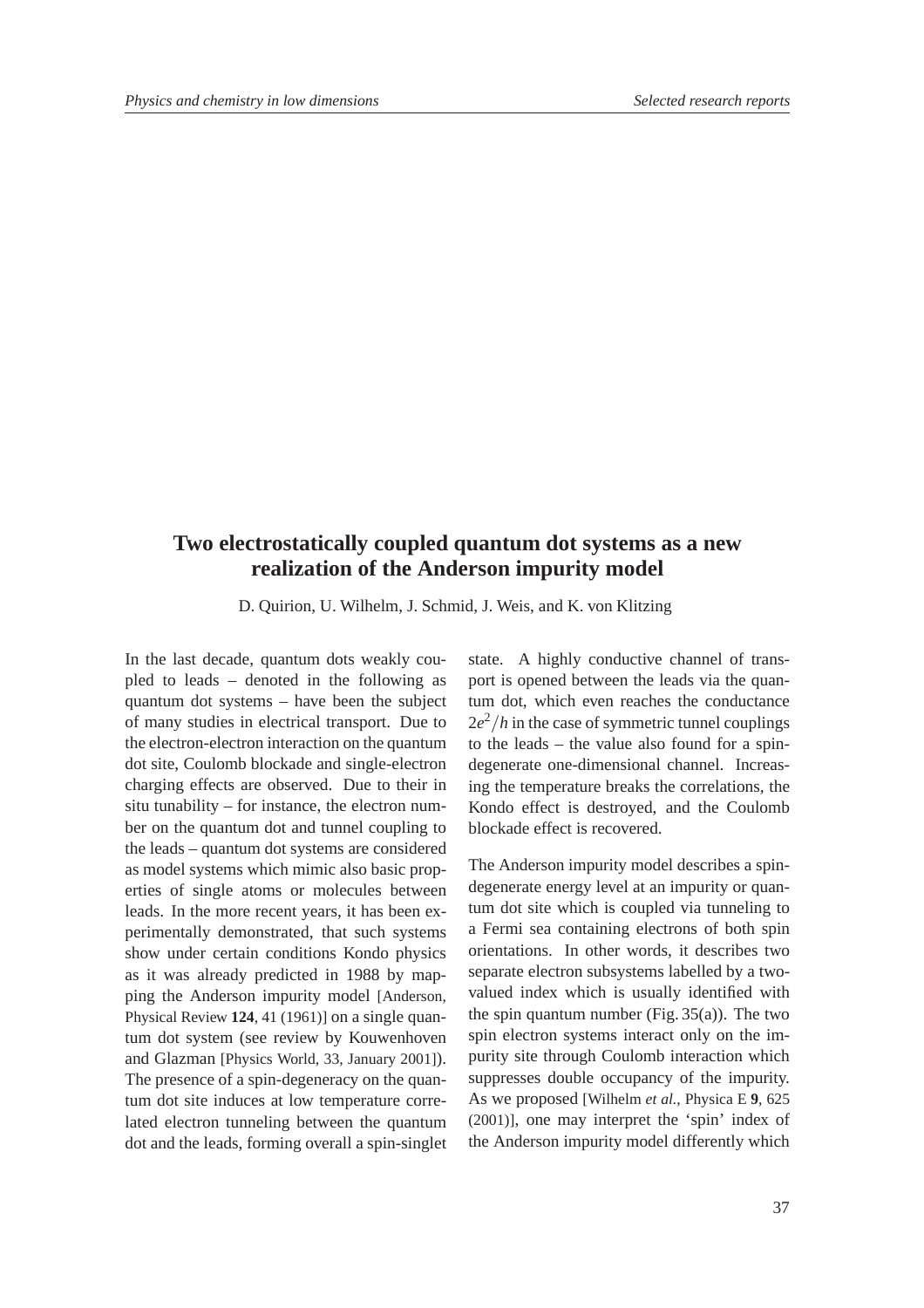

Figure 35: (a) Possible realizations of the Anderson impurity model: Single quantum dot system with spin-degeneracy or two electrostatically coupled quantum dot systems without spin-degeneracy. (b) GaAs/AlGaAs heterostructure used for the sample. (c) Sketch of the experimental setup. (d) Scanning electron microscope image of the etched heterostructure surface. (e) Conductance through upper quantum dot as a function of the in-plane gate voltages  $V_{G1}$  and  $V_{G2}$ , and the interlayer voltage  $V_{1,2}$ . (f) Differential conductance d*I*<sub>DS</sub>/d*V*<sub>DS</sub> versus drain-source voltage *V*<sub>DS</sub> on a point on the line 'c' marked in (e) for different temperatures ( $T = 45, 80, 180, 360, 690$  mK). Inset: temperature dependence of the peak height at  $V_{DS} = 0$ .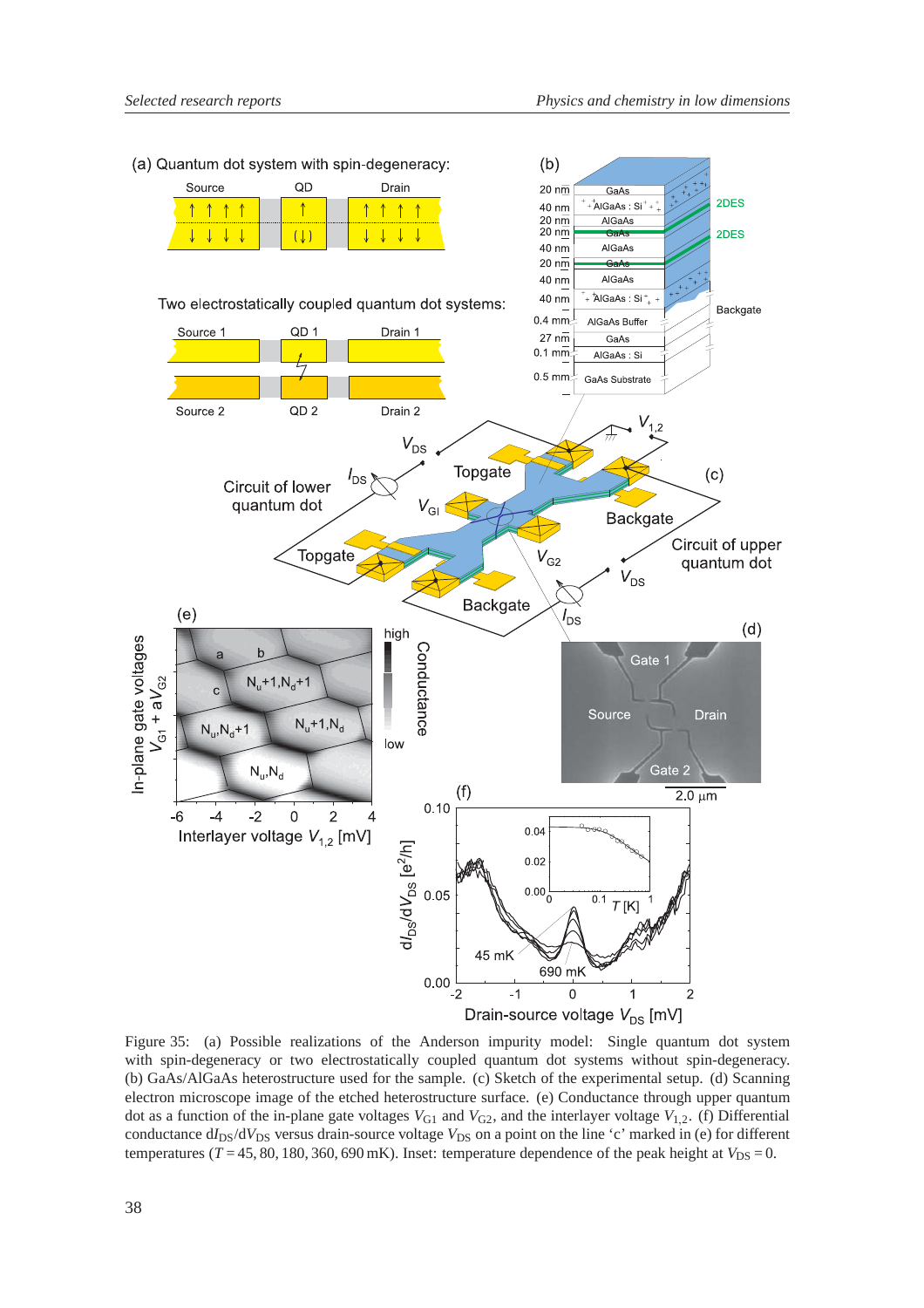gives a new realization of the Anderson impurity model: the label marks two electrostatically coupled quantum dots with separate leads to each quantum dot (Fig. 35(a)). This mapping is valid if (1) an energetical degeneracy is present in occupying either the upper or the lower quantum dot, (2) the ground state of each quantum dot is not degenerated and excited states are energetically well separated. Our goal has been to verify this idea experimentally.

Base for the sample is a  $GaAs/Al_xGa_{1-x}As$ heterostructure  $(x = 0.33)$ , grown by Molecular Beam Epitaxy in the MBE group of the Institute. The heterostructure contains two quantum wells with a two-dimensional electron system (2DES) in each well, separated by an insulating 40 nm thick AlGaAs barrier. The full layer sequence is shown in Fig. 35(b). In a further step, the two quantum dot systems are defined on top of each other by reactive ion etching through the two quantum wells. A scanning electron microscope image of the etch pattern at the heterostructure surface is shown in Fig. 35(d). The two-dimensional electron system in each quantum well is divided by the etched grooves and the electrostatic depletion around them into the quantum dot region, the source and drain regions, and in addition into two regions usually denoted as in-plane gates. At low temperature, the electron systems confined in quantum dots have an extension of about  $0.3 \mu m$  in diameter weakly coupled by respective tunnel barriers to the source and drain regions. The electron systems in the two quantum dots are strongly electrostatically interacting through the 40 nm thick AlGaAs layer which, however, prevents due to its thickness any tunnel current between both quantum dot systems. The quantum dot systems are separately contacted by alloying metal and by using top and back gates for locally depleting the upper or lower 2DES (Fig. 35(c)). The properties of the quantum dots

are tuned by voltages applied to the two inplane gates and the voltage  $V_{1,2}$  applied between the 2DESs of the two quantum wells. All the measurements presented here were performed in a  ${}^{3}$ He– ${}^{4}$ He dilution refrigerator at base temperature  $T = 45$  mK. To measure the differential conductance d*I*<sub>DS</sub>/d*V*<sub>DS</sub>, a lock-in modulation technique is used with an applied rms amplitude of  $2.5 \mu V$  added to the dc drainsource voltage  $V_{DS}$ .

Figure 35(e) shows the conductance (differential conductance at  $V_{DS} = 0$ ) in greyscale through the upper quantum dot as a function of a linear combination of the in-plane gate voltage  $V_{G1}$  and  $V_{G2}$ , and the interlayer voltage  $V_{1,2}$ .<sup>\*</sup> Dark regions indicate high conductance, light regions low conductance. A honeycomb-like pattern is visible which is expected for two strongly electrostatically coupled single-electron transistors. Within each honeycomb cell, a certain configuration of the electron numbers of the two quantum dots is found, for instance  $(N_u, N_d)$ . Crossing a borderline between two adjacent cells, at least in one quantum dot the number of electrons is changed by one. Along the borderlines labelled by 'a', single-electron tunneling occurs through the upper quantum dot due to the electrostatic degeneracy between the charge states characterized by a change only in the upper quantum dot, for instance from  $(N_u, N_d)$  to  $(N_u + 1, N_d)$ . Along the borderlines labelled by 'b', single-electron transport is possible through the lower quantum dot, while the upper quantum dot is in the Coulomb blockade regime. Along the lines labelled by 'c', finite conductance through the upper quantum dot is detected although this is not expected in the picture of single-electron tunneling. However, due to the electrostatic degeneracy, it is possible to have there a surplus electron *either* on the upper *or* lower quantum dot, i.e., for instance, the charge states  $(N_u, N_d + 1)$ and  $(N_u + 1, N_d)$  are energetically equivalent.

<sup>-</sup> In this parameter regime, the lower quantum dot was only connected by tunneling to one lead so that no conductance could be measured. However, this does not affect the conclusions presented in the following, but leaves signature at larger drain-source bias [Wilhelm *et al.*, Physica E **14**, 385 (2002)].